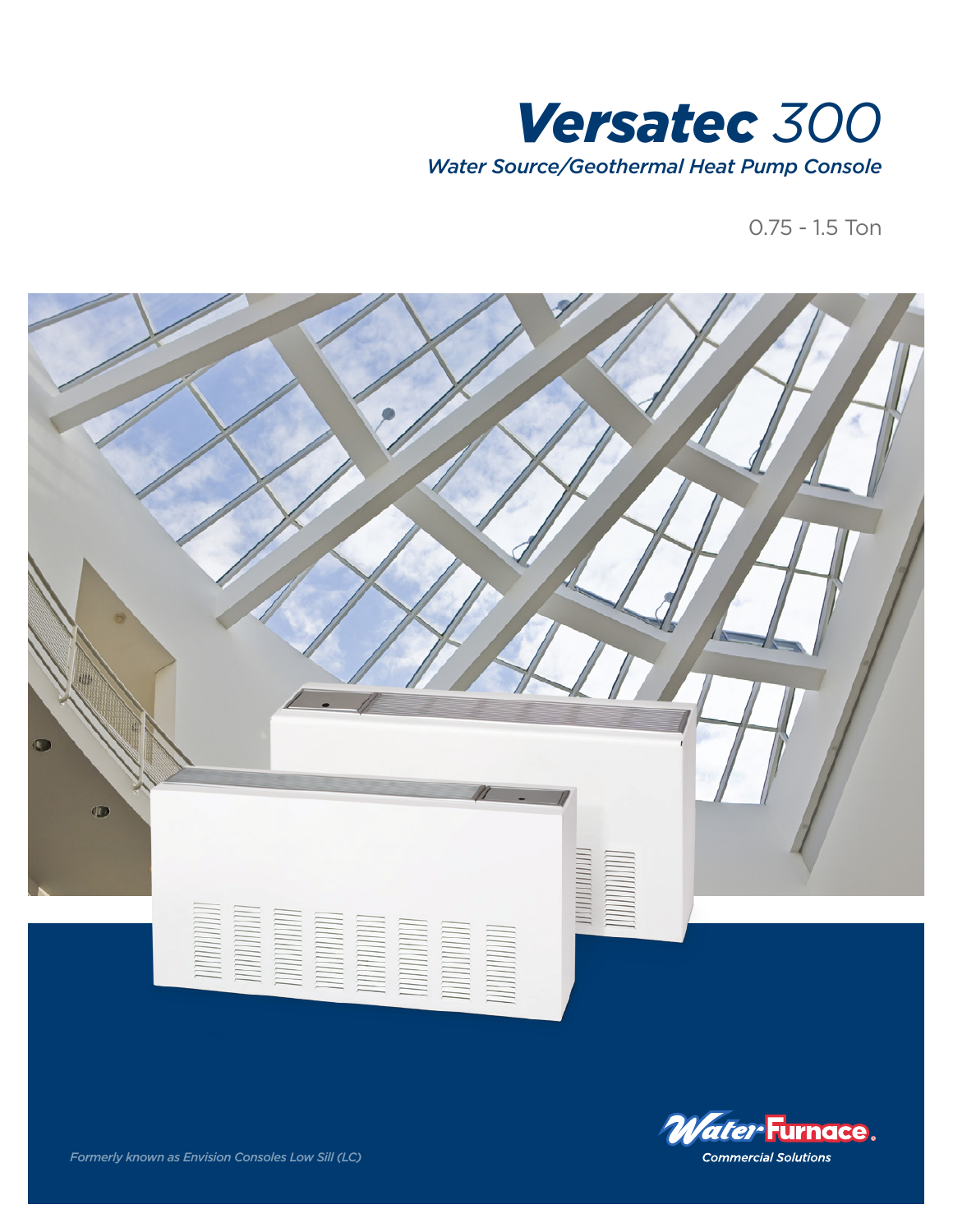### **Versatec 300 SERIES LOW SILL CONSOLES**

Perfect for classrooms, offices, hotels, or any room without ductwork, the Versatec 300 Series Console delivers cutting edge heating and cooling technology. A single speed R-410A rotary compressor is the heart of the console, which is available in a variety of cabinet and piping configurations. It features the ability to operate across a wide range of loop temperatures and its footprint is designed to match "legacy" consoles for easy retrofitting.

Over the last 30 years, WaterFurnace has built its reputation on innovation, quality, and customer satisfaction. We're committed to providing the highest quality products and the most extensive support network in the industry. By specifying WaterFurnace 0.75 - 1.5 ton Versatec 300 Series Low Sill Consoles, you can rest assured your customers are investing in a product with superior quality and performance.

Efficient operation with a compact footprint—Versatec 300 Low Sill Consoles will fit any ductless application.



## **KEY FEATURES**

**COMPRESSOR:** Single speed rotary compressors. Available in commercial single phase voltages.

**WATER LINES:** 1/2˝ Copper FPT waterline connections are located on the end of the chassis for ease of installation.

**COAXIAL HEAT EXCHANGER:** Oversized and convoluted with copper inner tube (optional cupronickel) and steel outer tube, designed for maximum heat transfer at normal and low water flow rates to minimize pressure drop.

**ALUMINUM AIR COIL:** An aluminum air coil is featured in all Versatec 300 Console units to provide exceptional durability and high efficiencies. Added protection is also available with an optional AlumiSeal™ coating.

**CABINET:** Constructed of heavy gauge environmentally-responsible galvanized steel for maximum corrosion resistance. All cabinets finished with beige textured epoxy powder coating on both sides for added protection.

Fits "legacy" console footprints.

**REFRIGERANT CIRCUIT:** Units utilize R-410A refrigerant in sealed circuits. Metering accomplished with thermostatic expansion valve to deliver optimum refrigerant flow over a wide range of conditions without troublesome check valves. Four-way solenoid activated reversing valve faults to heating and is "cool brazed" at the factory.

**CONTROLS:** The Compressor Control Module (CCM) comes standard and provides a more reliable alternative to electro-mechanical systems. The full featured Aurora Microprocessor Control with expanded unit sensors is also available as an option. The optional Aurora UPC Control adds N2, LON & BACnet compatibility along with unit or wall mounted sensors or wall mounted thermostat options.

**FAN MOTOR:** All units come with a high efficiency 3 speed ECM fan motor.

**ELECTRICAL DISCONNECTS:** Optional, field installed fused or nonfused electrical disconnect available. Fused sizes available in 10, 12, 15, 20 and 25 amp fuses.

#### ADDITIONAL OPTIONS:

- EXTENDED RANGE COAXIAL HEAT EXCHANGER AND PIPING INSULATION
- CABINETS AVAILABLE IN FLAT OR SLOPE TOP WITH AN EXTENDED CABINET OPTION
- LEFT OR RIGHT CONTROLS
- STAINLESS STEEL CONDENSATE DRAIN PAN WITH INTERNALLY TRAPPED DRAIN LINE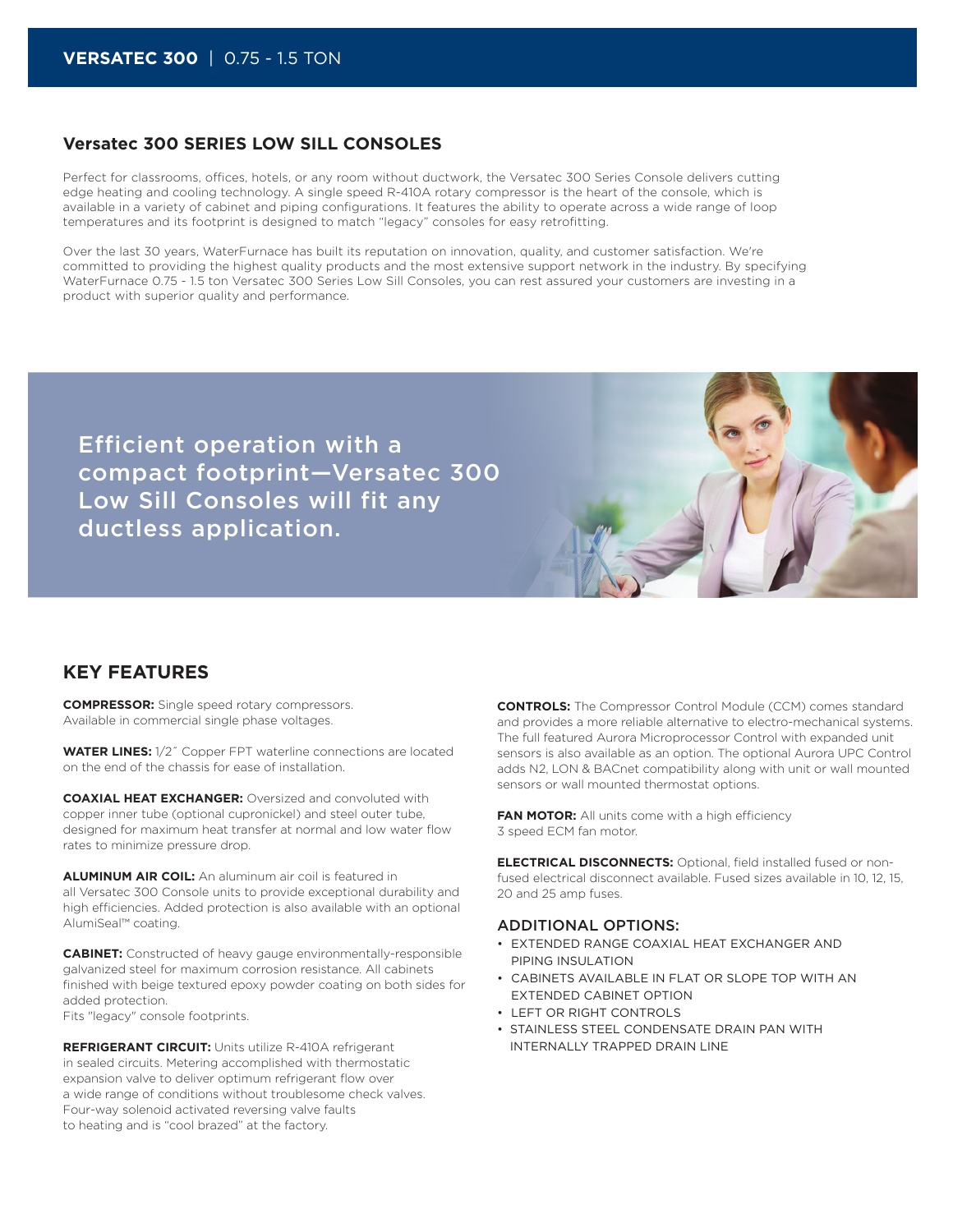## **VERSATEC 300** | 0.75 - 1.5 TON





| <b>Model</b> | A     | B      |       |
|--------------|-------|--------|-------|
| $009 - 012$  | 45.0″ | 10.8'' | 72.5" |
| $015 - 018$  | 50.0" | 12.8'' | 72.5" |





Slope Top

| <b>Model</b> |                    |        |       |
|--------------|--------------------|--------|-------|
| $009 - 012$  | 45.0"              | 10.8'' | 24.0" |
| $015 - 018$  | 50.0 <sup>''</sup> | 12.8'' | 24.0" |